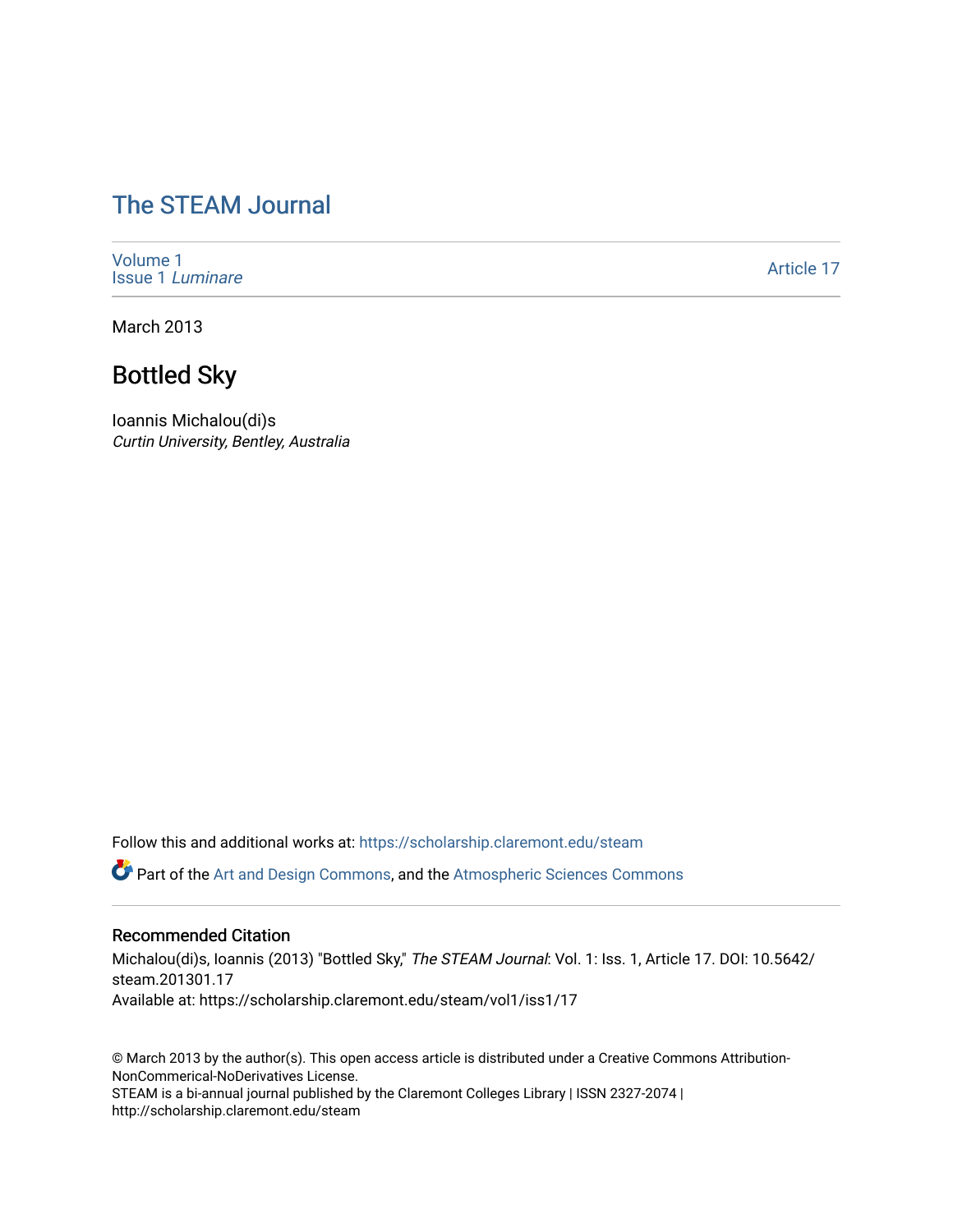### Bottled Sky

### Abstract

Cloud-hunter Ioannis ΜICHALOU(di)S, lies in wait of air streams, grapping pieces of sky, shaping them, molding them, and baptizing them as 'aerosculptures'. MICHALOU(di)S is the first visual artist worldwide to use art and science in a unique way. His latest Art-Science achievement is 'Bottled Sky'. He states:

"In October 2001, while I was trying to create a cubic nephele, in the Visual Arts Research Centre of Massachusetts Institute of Technology (MIT), I came upon the silica aerogel for the first time... It is a space technology material, intangible -consisting of 99.9% air and 0.1% glass - which has been recently used by N.A.S.A for the collection of stardust. Its ethereal beauty and its optical properties - similar to those of heaven- have entirely paired with my years - long artistic quest for an omniabsence. I was looking for a cloud and I found heaven ...With their transparent and weightless composition, aer()sculptures break down the limits of Euclidean geometry and open up the way to representative space of Poincaré and Picasso. They become a bridge between what is real and what is true, demonstrating the fine-woven celestial world as the only source of the sense of light. Incarnation and dematerialization, presence and absence, nano & giga are some of the pairs of concepts that go along with each reading of the aer()sculptures."

#### Keywords

Sky, Bottled, Art, Science, Physics, MIT, NASA

#### Creative Commons License



This work is licensed under a [Creative Commons Attribution-Noncommercial-No Derivative Works 3.0](https://creativecommons.org/licenses/by-nc-nd/3.0/) [License](https://creativecommons.org/licenses/by-nc-nd/3.0/).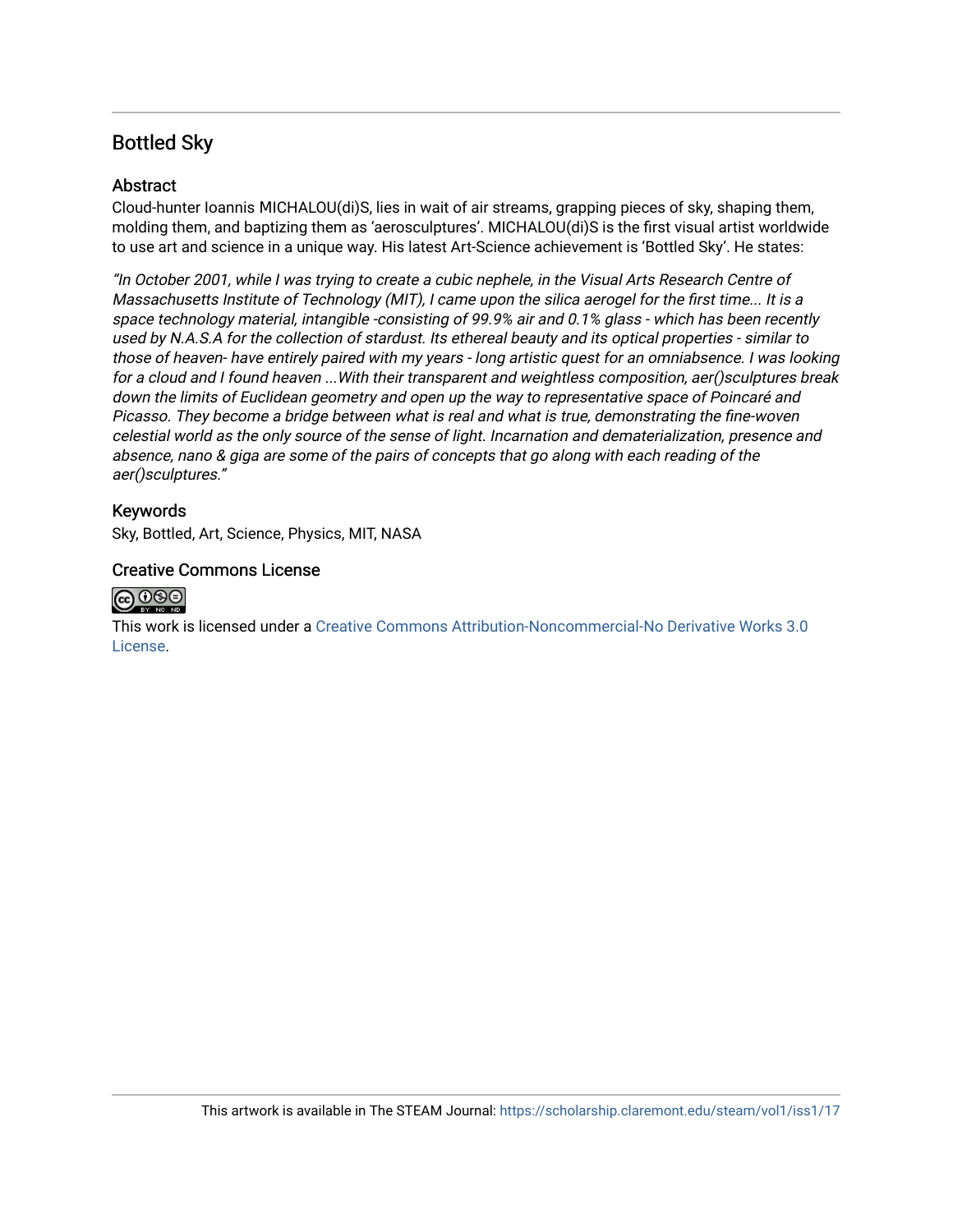Michalou(di)s: Bottled Sky



Bottled Sky<br>Silica Aerogel, Glass, Rubber, 10X3X3cm<br>Ioannis MICHALOU(di)S